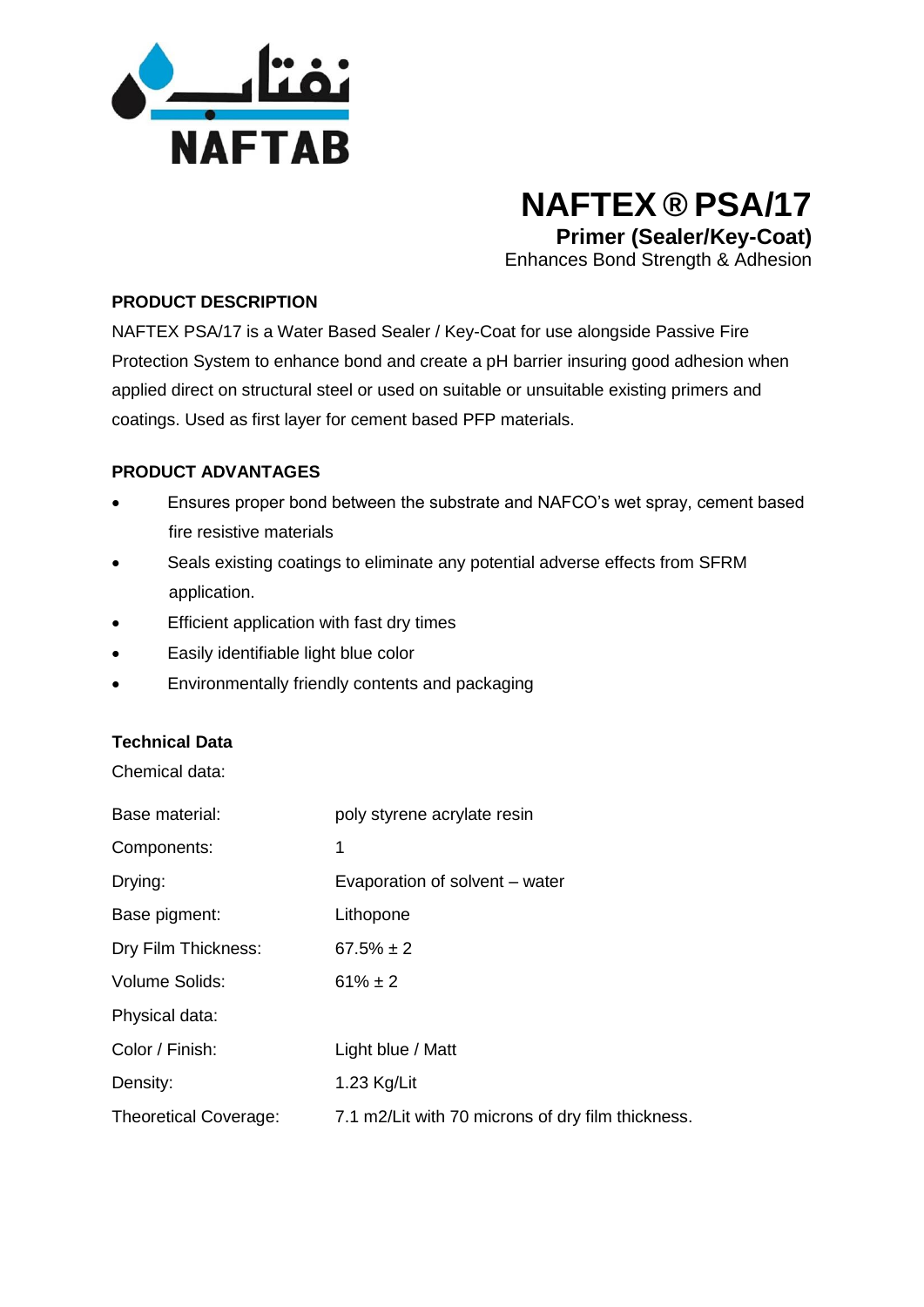## **Spray procedure**

Preparation of Substrate: Substrate should be well cleaned, use wire brush, sandpaper or electrical equipment or sandblast as per Sa.2 Swedish Standard design.

|                                               | <b>Airless</b> | Spray          |  |
|-----------------------------------------------|----------------|----------------|--|
| Nozzle size:                                  | $13 - 14$ mm   | $1.8 - 2.5$ mm |  |
| Air pressure:                                 | 13500 kPa      | 200 kPa        |  |
| Added water:                                  | $< 10 \%$      | $0 - 5\%$      |  |
| Application by roller or brush is acceptable. |                |                |  |

## **Film Thickness**

Wet film thickness: 140 microns Dry film thickness: 70 microns

## **Drying Time**

Based on temperature of 25°C for a wet film of 100 microns. Touch dry: 40 – 60 minutes Effective dryness: 4 – 6 hours Duration of Total dryness: 7 days

## **Application Condition**

Ambiance temperature: 5 to 45°C Maximum humidity: 80% Substrate temperature: 5 – 45°C (At least 3 degrees above due point) After termination of spray, clean all working equipment with water.

## **Packaging / Storage**

Packaging: In 25 Lit. plastic pails Storage: Keep away from direct sunlight and in temperature of between 5 to 40°C. Storage period: 9 months

## **Health and Safety Recommendation**

Avoid all contacts:

- Wear gloves, eye protection and face mask.
- If it contacts skin, wash affected area with soap and water for a long period. If it contacts the eyes, wash with plenty of water and make sure below eye lids are thoroughly washed.
- In case of inhalation, go into open area and breathe fresh air.